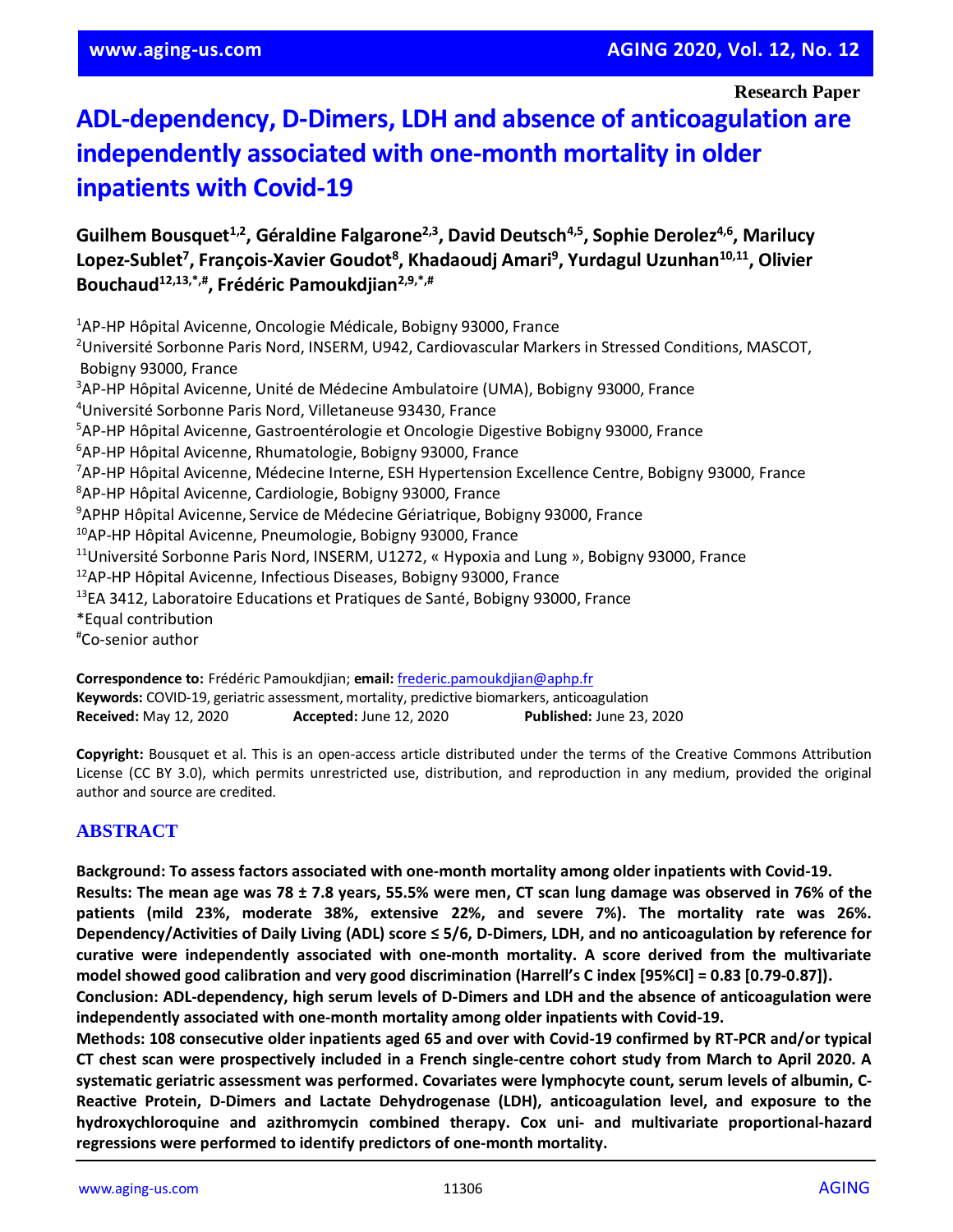## **INTRODUCTION**

Since the end of 2019, the SARS-Cov-2 pandemic (named Covid-19) exposes older patients to the risk of early death [1–3]. As with other diseases, chronological age should not be the only element in the therapeutic decision.

To date, factors associated with short-term mortality among older inpatients with Covid-19 have not been characterized. Given the heterogeneity of the older inpatient population, these factors are needed to avoid under- and over-treatment, particularly intensive care.

We used the Geriatric Assessment (GA) to try to identify predictive factors associated with one-month mortality among older inpatients with Covid-19 [4].

## **RESULTS**

#### **Patients**

The Covid-19 outbreak has been particularly severe in Paris and its suburbs since February 2020. The university hospital of Paris-Seine Saint Denis (Avicenne hospital) set aside nearly 200 hospital beds for Covid-19 patients. In this health emergency, a Geriatric Assessment (GA) was systematically performed for older inpatients with Covid-19 to help clinical teams in their therapeutic strategy. This prospective observational cohort study consecutively included all older (65 and over) inpatients with a Covid-19 diagnosis. The diagnosis of Covid-19 was based on a positive SARS-Cov-2 RT-PCR test on a nasopharyngeal sample [5] and/or on a typical CT chest scan [6]. Informed consent was obtained from the patients before inclusion in accordance to national ethical rules.

Three hundred and twenty-five new consecutively admitted patients for a confirmed Covid-19 infection were recorded between 03/28/2020 and 04/13/2020, of whom 120 (37%) concerned individuals 65 years of age or older. We assessed 108 (90%) of them.

#### **Baseline characteristics of the patients**

Among the 108 Covid-19 patients studied, RT-PCR testing for SARS-Cov-2 was positive for 85% of the patients (n=92/108), and CT scan was available for 84% (n=91/108). On CT scans, there was no lung disease for 10% (n=9/91), mild damage for 23% (n=21/91), moderate damage for 38% (n=35/91), extensive damage for 22% (n=20/91), and severe damage for 7% (n=6/91).

The mean age was  $78.4 \pm 7.8$  years (min-max: 66-95), and 55.5% were men. The geriatric domains impaired

concerned ranged from  $16\%$  (BMI <  $21 \text{ kg/m}^2$ ) to 87% (muscle weakness). Median serum levels of D-Dimers and LDH were 1308.5 ng/mL and 341.5 UI/L respectively. 93/108 patients had an anticoagulation either curative (30%) or preventive (56%). 27/108 of the patients received the combination of hydroxychloroquine and azithromycin for 1 to 9 days (Table 1).

#### **Univariate and multivariate factors associated with one-month inpatient mortality**

All patients were followed up without loss until discharge from acute care unit. The median follow-up time was 10 days (IQR = 15) (min-max: 0-37). 7 patients (6.5%) were admitted to intensive care and three died. On 05/02/2020, the inpatient mortality rate was 26% (n=28/108).

In univariate analyses, age (per one IQR of more), comorbidities (total CIRSG  $\geq$  11), dependency (ADL  $\leq$ 5/6 and IADL  $\leq$  3/4), D-Dimers (per one IQR of more) were significantly associated with one-month inpatient mortality. None of the following were associated with one-month inpatient mortality: gender, CT chest scan damage, malnutrition (BMI < 21 kg/m<sup>2</sup> or weight loss  $\geq$ 5%), muscle weakness, depressed mood (mini GDS ≥ 1/4), serum levels of albumin, age-adjusted D-Dimers, CRP and LDH, absolute lymphocyte cell count, anticoagulant therapy, and hydroxychloroquine and azithromycin combined therapy (Table 1).

In multivariate analyses, comorbidities (total CIRSG  $\geq$ 11) were not anymore associated with mortality. Only ADL-dependency (aHR = 4.33 [1.39-13.5], *P* = 0.01), D-Dimers per one IQR of more  $(aHR = 1.00$  [1.00-1.00],  $P = 0.0008$ ), LDH per one IQR of more (aHR = 1.00  $[1.00-1.00]$ ,  $P = 0.03$ , and no anticoagulation by reference for curative (aHR =  $4.20$  [1.36-12.9],  $P = 0.02$ ) were significantly associated with one-month inpatient mortality (Table 1). There was no significant interaction between predictors (*P* for interaction  $\geq$  0.05).

#### **Derivation score for one-month inpatient mortality**

The derivation score ranged from 3 to 63 with a median score of 10 (IQR = 5). Two groups were identified:  $58$ patients  $(54\%)$  were at low risk  $(3 \text{ to } 10)$ , and  $50 \ (46\%)$ at high risk (score  $> 10$ ). Overall, the score was well calibrated  $(P = 0.24)$ , and discrimination was very good with a Harrell's C index of 0.83 (0.79-0.87). The Kaplan-Meier plot showed significant discrimination (*P*  $= 0.0004$ ) across the two risk groups. In particular, the one-month inpatient risk of mortality was 9.1% (low risk), and 85.5% (high risk) respectively (Figure 1). For internal validation, using a bootstrapping method with 1000 resamples, the Harrell's C index was 0.81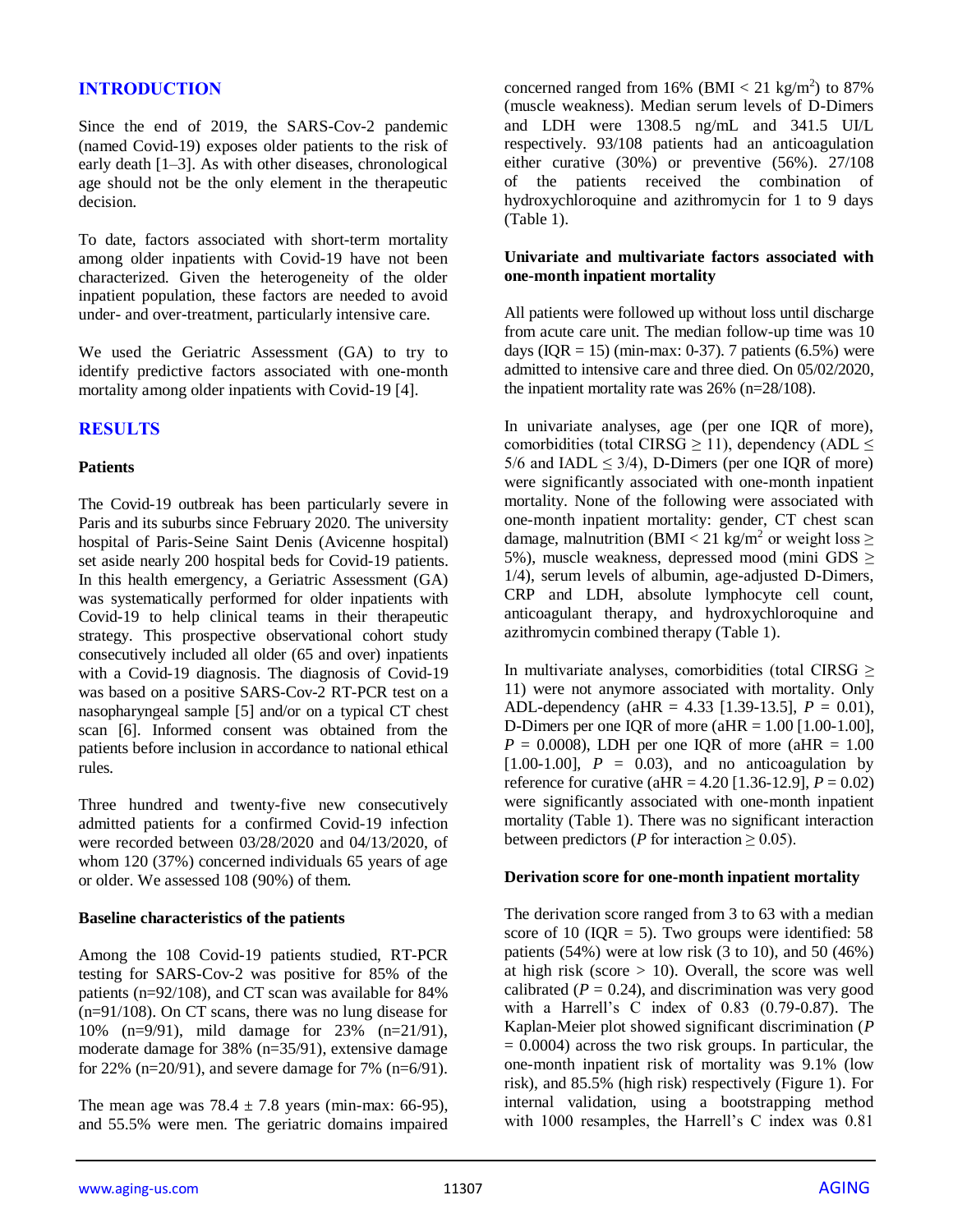|                                            | Whole cohort<br>$N = 108$ (%) | Univariate analysis |        | <b>Multivariate analysis</b> |        |                  |
|--------------------------------------------|-------------------------------|---------------------|--------|------------------------------|--------|------------------|
| <b>Variables</b>                           |                               | <b>HR</b> [95% CI]  | $P^*$  | aHR [95%CI]                  | $P^*$  | <b>Scoring</b>   |
| Age (y), median (IQR)                      | 78 (13)                       | $1.05$ [1.00-1.10]  | 0.03   |                              |        |                  |
| Gender (male)                              | 60(55.5)                      | $1.45$ [0.67-3.11]  | 0.34   |                              |        |                  |
| Comorbidities                              |                               |                     |        |                              |        |                  |
| Total CIRSG $\geq$ 11                      | 57(53)                        | 2.38 [1.01-5.62]    | 0.04   |                              |        |                  |
| Hypertension                               | 77(71)                        | 1.34 [0.54-3.32]    | 0.52   |                              |        |                  |
| Diabetes                                   | 30(28)                        | 1.57 [0.72-3.44]    | 0.25   |                              |        |                  |
| Dependency                                 |                               |                     |        |                              |        |                  |
| $ADL \leq 5/6$                             | 54 (50)                       | 6.65 [2.30-19.2]    | 0.0004 | 4.33 [1.39-13.5]             | 0.01   | 4                |
| $IADL \leq 3/4$                            | 68 (63)                       | 7.93 [1.88-33.4]    | 0.004  |                              |        |                  |
| Nutrition                                  |                               |                     |        |                              |        |                  |
| $BMI < 21$ kg/m2                           | 17(16)                        | $0.89$ [0.34-2.35]  | 0.81   |                              |        |                  |
| Weight loss $\geq$ 5% (yes)                | 49 (45)                       | 1.38 [0.65-2.93]    | 0.40   |                              |        |                  |
| Mobility                                   |                               |                     |        |                              |        |                  |
| Muscle weakness (yes)                      | 94 (87)                       | 4.92 [0.66-36.6]    | 0.12   | 4.44 [0.57-34.5]             | 0.15   | 4                |
| Depressed mood                             |                               |                     |        |                              |        |                  |
| Mini GDS $\geq$ 1/4                        | 65(60)                        | 2.27 [0.95-5.41]    | 0.06   | 2.30 [0.81-6.49]             | 0.11   | $\overline{c}$   |
| Covariates (median, IQR)                   |                               |                     |        |                              |        |                  |
| Albumin level (g/L)                        | 27(7.0)                       | $0.94$ [0.87-1.02]  | 0.12   |                              |        |                  |
| CRP level (mg/L)                           | 85.5 (110.5)                  | $1.00$ [0.99-1.01]  | 0.23   |                              |        |                  |
| Lymphocyte count                           | 955 (650.0)                   | $1.00$ [0.99-1.00]  | 0.89   |                              |        |                  |
| D-dimers (ng/mL)                           | 1308.5 (1405.0)               | $1.00$ [1.00-1.01]  | 0.02   | $1.00$ [1.00-1.00]           | 0.0008 | 1                |
| LDH (IU/L)                                 | 341.5 (195.5)                 | $1.00$ [0.99-1.00]  | 0.08   | $1.00$ [1.00-1.00]           | 0.03   | 1                |
| Intensive cares (yes)                      | 7(6.5)                        | 1.02 [0.30-3.47]    | 0.97   |                              |        |                  |
| Converting enzyme inhibitors (yes)         | 42 (39)                       | 1.18 [0.55-2.52]    | 0.67   |                              |        |                  |
| Anticoagulation                            |                               |                     | 0.12   |                              | 0.02   |                  |
| Curative                                   | 32(30)                        | 1 (reference)       |        | 1 (reference)                |        | $\boldsymbol{0}$ |
| Preventive                                 | 61 (56)                       | 1.45 [0.55-3.78]    |        | 1.20 [0.43-3.31]             |        | 1                |
| None                                       | 15(14)                        | 2.91 [1.00-8.47]    |        | 4.20 [1.36-12.9]             |        | 4                |
| Hydroxychloroquine + azithromycin<br>(yes) | 27(25)                        | $0.49$ [0.19-1.29]  | 0.15   |                              |        |                  |

**Table 1. Baseline characteristics of 108 older inpatients with Covid-19, uni- and multivariate factors associated with one-month mortality.**

\* Log rank test; Bold: significant *P* value at the threshold of 5%; IQR: Inter Quartile Range; HR: Hazard Ratio; aHR: adjusted HR; Continuous variables are expressed by one IQR of more.

CIRSG: Cumulative Illness Rating Scale Geriatric; ADL: Activity of Daily Living; IADL: Instrumental-ADL; BMI: Body Mass Index; Mini-GDS: Mini Geriatric Depression Scale; CRP: C-Reactive Protein; LDH: Lactate Dehydrogenase.

[0.75-0.88], close to the original C index. Overall, we showed that our prognostic score is reliable to predict short-term mortality in older inpatients with Covid-19.

## **DISCUSSION**

This is the first report on a prospective observational cohort study of older inpatients with Covid-19 that specifically assessed geriatric conditions and factors associated with one-month mortality. We found that

ADL-dependency before hospitalization, serum levels of D-Dimers and LDH, and the absence of anticoagulation were the factors independently associated with onemonth mortality in older inpatients with Covid-19.

To overcome the heterogeneity of older inpatients with Covid-19 in terms of comorbidities, dependency, nutrition, mobility and mood, we used the Geriatric Assessment to detect vulnerabilities. In this frail population where half of the patients had significant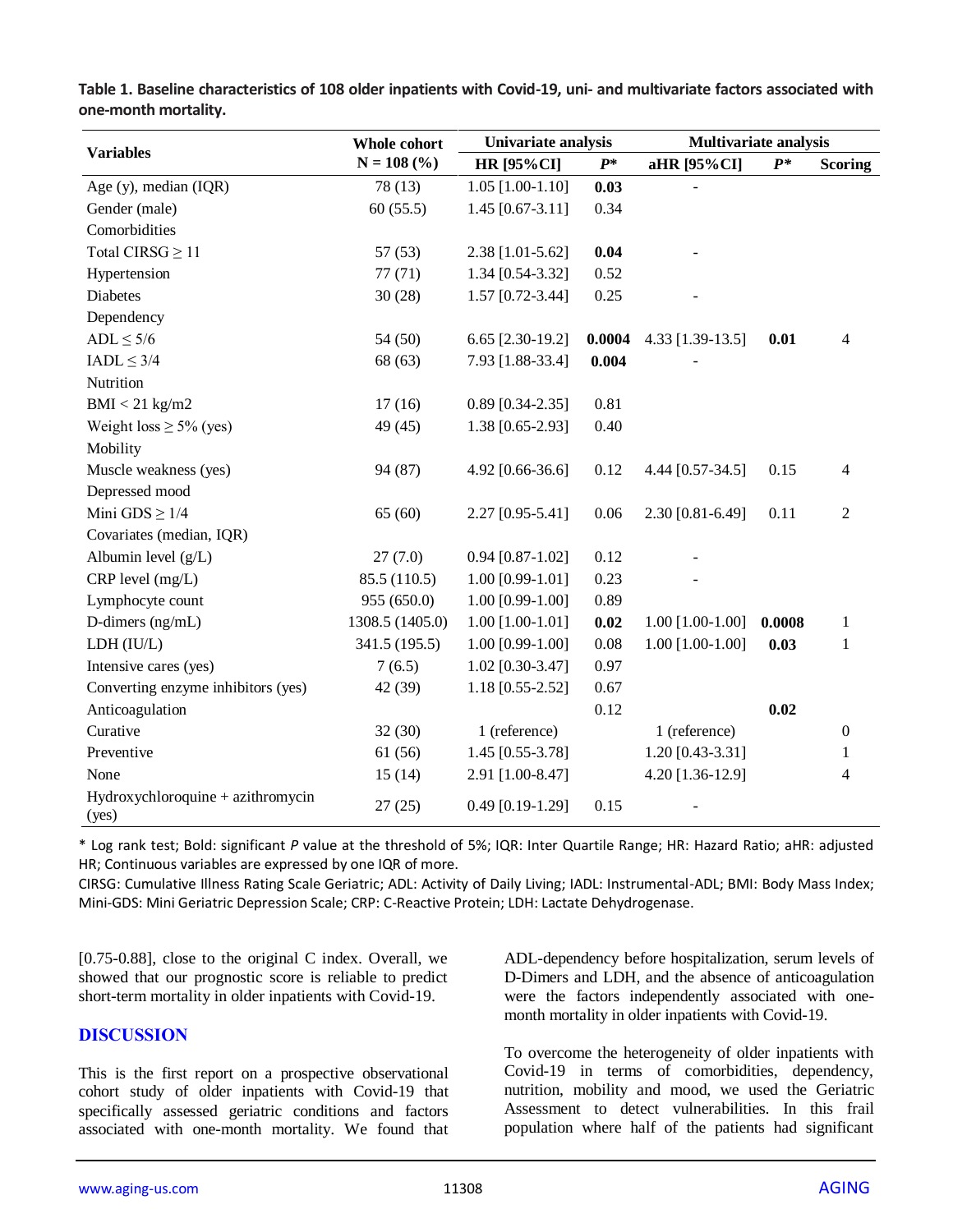comorbidities and two-thirds had pre-admission dependency, the mortality rate of 26% is closed to the 34.5% mortality rate reported for 55 Chinese patients from Wuhan over 65 years [7]. In our study, we identified one clinical factor independently associated with one-month mortality: ADL-dependency  $(5/6)$ which is a typical complication of frailty among older adults [8]. We also identified two biological factors independently associated with one-month mortality, high serum levels of D-Dimers and LDH, previously reported as risk factors in younger patients [9, 10].

Strikingly, curative anticoagulation was strongly and independently associated with decreased risk of onemonth mortality. Over-incidence of thromboembolism events in Covid-19 patients has been reported [11], and this protective effect of anticoagulation with high serum levels of D-Dimers suggest associated vascular impairment and possible direct effect of SARS-Cov-2 on normal endothelial cells [12].

From these four variables combined with depressed mood (i.e. mini-GDS) and muscle weakness, we derived a score to predict inpatient mortality with good calibration and very good discrimination. Other scores have been proposed to predict the risk of progression, but not for older inpatients [13]. This is a major strength of our study. Thus, for a patient over 65 years with preadmission ADL-dependency, muscle weakness and depressed mood, and high serum levels of D-Dimers, the risk of short-term mortality is very high (85%), and should lead to cautious routing to intensive care. In contrast, a patient with no ADL-dependency and no depressed mood, and thus a very low risk of one-month mortality, should be actively transferred to intensive care unit if his/her respiratory condition requires it, regardless of his/her chronological age. Among older patients with Covid-19, as with most diseases [14], chronological age should not be the only factor considered for therapeutic decision, to avoid under- or over-treatment.

In addition, our original score includes thromboembolicrelated risk of death and could help to choose the appropriate level of anticoagulation. Let us consider the real case of a 74-year-old woman hospitalized after 8 days of symptoms, with a muscle weakness, D-Dimers at 2950 ng/mL and LDH at 290 UI/L. Thus, the score is 8 (low risk). However, in the absence of anticoagulation,



**Figure 1. Kaplan-Meier survival curves for short-term inpatients mortality according to derivation score.**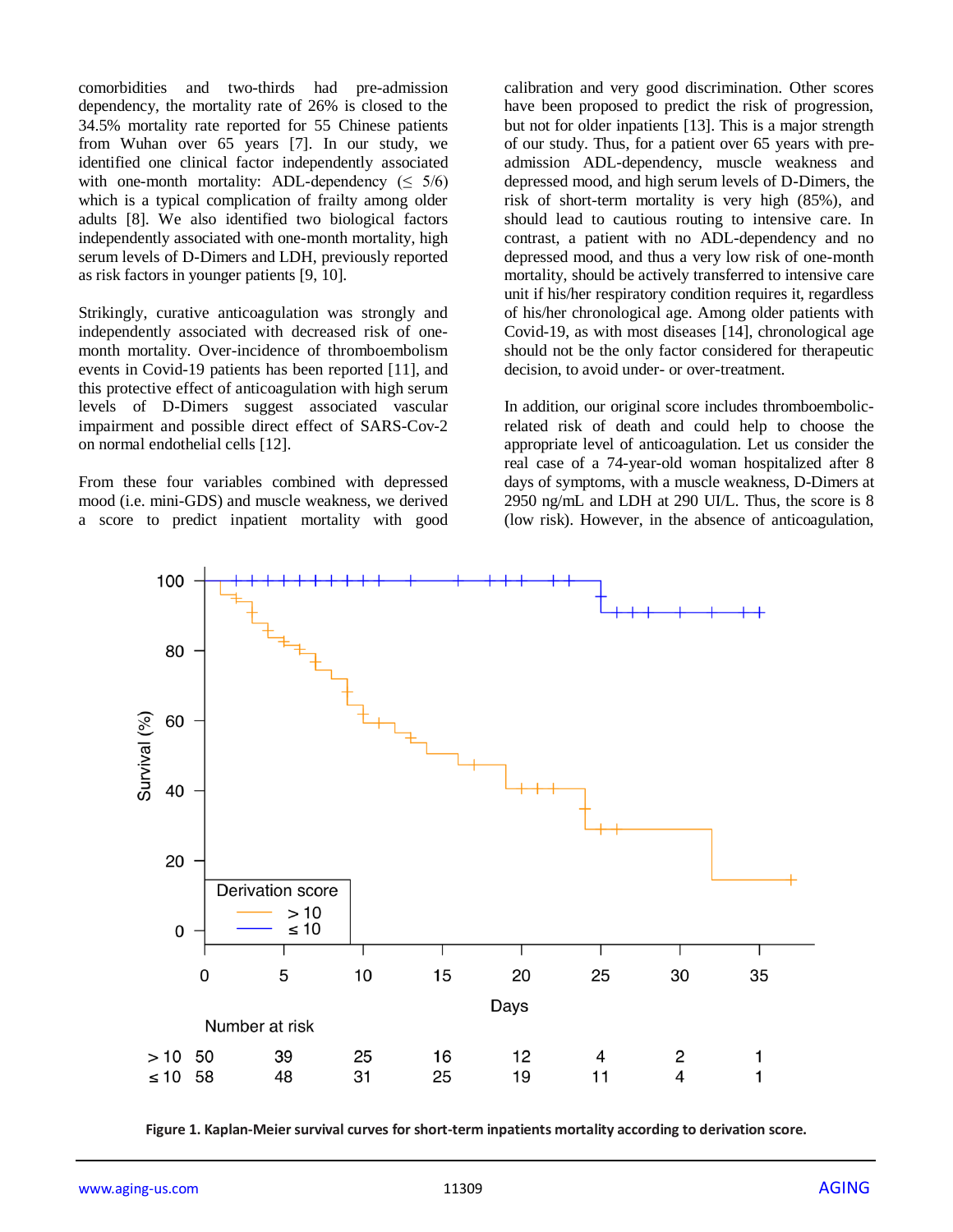the score is 12 with a high risk of mortality. For this reason, she should be offered at least preventive anticoagulation.

The limitations of our study are the one-single center recruitment with the limited number of patients, and the absence of external validation. This is counterbalanced by a rigorous methodology and high prognostic performances of our scoring system to predict short-term mortality in older inpatients with Covid-19. Our results are also of particular importance in identifying the most at-risk older patients and protecting them as well as possible from the second wave, once confinement measures are lifted. In the latter case, a further validation of our study results will be required.

# **CONCLUSIONS**

ADL-dependency, high serum levels of D-Dimers and LDH and the absence of anticoagulation were independently associated with one-month mortality among older inpatients with Covid-19. A simple derivation score was developed to help clinicians in their daily therapeutic strategy.

# **MATERIALS AND METHODS**

## **Demographic and disease characteristics**

Demographic data (age, gender), and severity of the Covid-19 based on CT chest scan for lung damage extent (none  $0\%$ , mild  $< 10\%$ , moderate 10-25%, extensive 25-50%, or severe  $> 50\%$ ) were collected at the first GA [6].

## **The geriatric assessment (GA)**

The GA was performed by two clinicians (GB and FP) and included five domains. The GA is easily performed even in this context of acute care and only takes a few additional ten minutes. Comorbidities were assessed using the Cumulative Illness Rating Scale for Geriatrics (CIRS(G)) which covers all diseases including hypertension, cardiovascular diseases, diabetes, chronic bronchitis, and their long-term complications (Supplementary Table 1) [15]. Impairment was defined as a total CIRS(G) score above the median of 11. Dependency before hospitalization was defined from a six-item activities of daily living (ADL) score of 5 out of 6 or less, and from a four-item simplified instrumental ADL score (IADL, using the telephone, transport, medications, and money management) of under 4 [16, 17] (Supplementary Table 2). Malnutrition was defined as a body mass index (BMI) under 21  $\text{kg/m}^2$  or unintentional weight loss in the previous year  $\geq$  5% [18, 19]. Depressed mood was defined from a Mini-Geriatric Depression Scale score of 1 or more out

of 4 (Supplementary Table 3) [20]. Impaired mobility was defined by the presence of muscle weakness (MW) assessed from hand-grip strength. Maximum handgrip strength (in kg) was measured twice for each hand using a hand-held dynamometer (model EH101; Zhongshan Camry Electronic Co., Ltd, Guangdong, China). MW was defined by thresholds adjusted for gender and BMI derived from the frailty phenotype established by Fried et al. [19].

## **Covariates**

At the time of diagnosis, we collected total lymphocyte count, serum levels of albumin (g/L), C-reactive protein (mg/L), D-Dimers (ng/mL), and Lactate Dehydrogenase (LDH, UI/L). These covariates were expressed as continuous variables. We also tested D-Dimers serum level as an age-adjusted categorical variable according to National consensus (i.e. abnormal D-Dimers  $\geq$  age x 10) [21]. Anticoagulation was classified as follows: curative, preventive or none. Exposure to converting enzyme inhibitors was noted. Exposure to the hydroxychloroquine and azithromycin combined therapy was noted to assess the predictive value for the risk of death with this treatment [22].

## **Outcome**

Data was collected from 03/28/2020 to 04/13/2020. On 05/02/2020, inpatient mortality following the diagnosis of Covid-19 until discharge from acute care unit was determined. Vital status was obtained from medical records.

# **Statistical analyses**

Categorical data were expressed as numbers and proportions, and continuous data as means and standard deviation (SD) or medians and interquartile range (IQR).

Comparisons of baseline characteristics between survivors and non-survivors were performed using the log-rank test. A Cox uni- and multivariate proportionalhazard regression model was run to assess factors associated with one-month mortality. Model assumptions were verified. Variables yielding *P* values  $\leq 0.25$  in the univariate analysis were considered for inclusion in the multivariate analysis using a backward procedure according to the lowest Akaïke Information Criteria. Continuous variables were expressed per one IQR of more. We then assessed interaction terms between predictors. A derivation score for each predictor was created using Hazard Ratio point-based scoring system [23]. We categorized this score by the median. The calibration of the derivation score was assessed by using the Grönnesby and Borgan test. A *P* value  $\geq 0.05$  was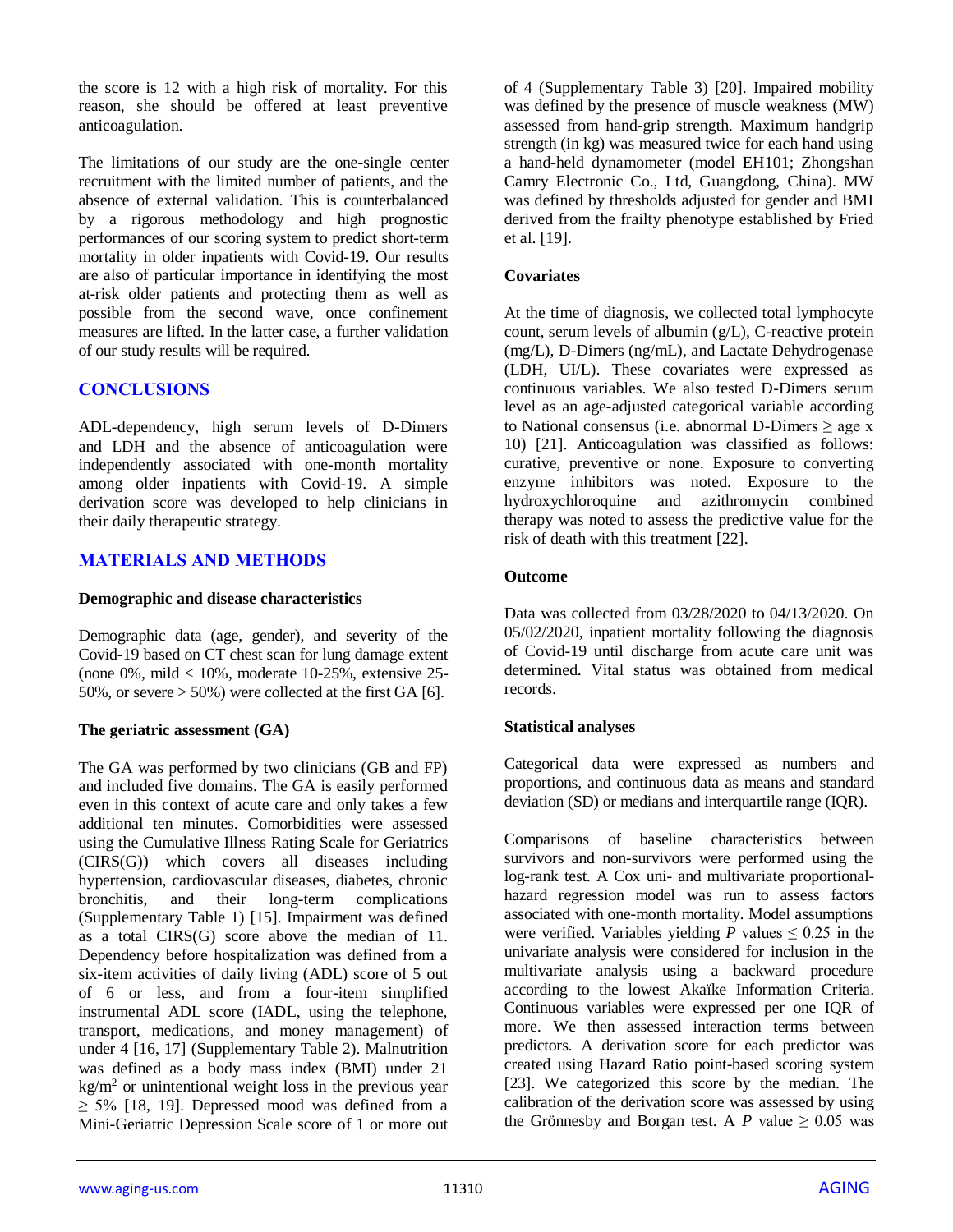considered to indicate good calibration. Discrimination by the derivation score was assessed using Harrell's C index with 95%CI. Survival curves were plotted according to the Kaplan-Meier method with the derivation score divided by median. Internal validation was performed with the bootstrap-adjusted Harrell's C index with 1000 resamples as recommended by the TRIPOD guidelines [24].

All tests were two-sided, and the threshold for statistical significance was set at  $P \le 0.05$ . The data was analysed using R statistical software (version 4.0.0, R Foundation for Statistical Computing, Vienna, Austria; [http://www.rproject.org\)](http://www.rproject.org/).

## **AUTHOR CONTRIBUTIONS**

Conception and design: GB, GF, OB, FP Acquisition, analysis, or interpretation of data: All authors Drafting the work: GB, GF, FP Final approval: All authors Agreement to be accountable for all aspects of the work in ensuring that questions related to the accuracy or integrity of any part of the work are appropriately investigated and resolved: All authors

## **ACKNOWLEDGMENTS**

We would like to thank Mss S. Leyshon and. A. Swaine for revising the English language, and Prof. Anne Janin for her critical revision of the manuscript.

# **CONFLICTS OF INTEREST**

The authors have no conflicts of interest to disclose.

## **REFERENCES**

- 1. Du RH, Liang LR, Yang CQ, Wang W, Cao TZ, Li M, Guo GY, Du J, Zheng CL, Zhu Q, Hu M, Li XY, Peng P, Shi HZ. Predictors of mortality for patients with COVID-19 pneumonia caused by SARS-CoV-2: a prospective cohort study. Eur Respir J. 2020; 55:2000524. <https://doi.org/10.1183/13993003.00524-2020> PMID[:32269088](https://pubmed.ncbi.nlm.nih.gov/32269088)
- 2. Shahid Z, Kalayanamitra R, McClafferty B, Kepko D, Ramgobin D, Patel R, Aggarwal CS, Vunnam R, Sahu N, Bhatt D, Jones K, Golamari R, Jain R. COVID-19 and older adults: what we know. J Am Geriatr Soc. 2020; 68:926–29.

<https://doi.org/10.1111/jgs.16472> PMI[D:32255507](https://pubmed.ncbi.nlm.nih.gov/32255507)

3. Bhatraju PK, Ghassemieh BJ, Nichols M, Kim R, Jerome KR, Nalla AK, Greninger AL, Pipavath S, Wurfel MM, Evans L, Kritek PA, West TE, Luks A, et al. Covid-19 in critically ill patients in the seattle region - case series. N Engl J Med. 2020; 382:2012–22.

<https://doi.org/10.1056/NEJMoa2004500> PMI[D:32227758](https://pubmed.ncbi.nlm.nih.gov/32227758)

- 4. Ellis G, Langhorne P. Comprehensive geriatric assessment for older hospital patients. Br Med Bull. 2005; 71:45–59. <https://doi.org/10.1093/bmb/ldh033> PMI[D:15684245](https://pubmed.ncbi.nlm.nih.gov/15684245)
- 5. Cheng MP, Papenburg J, Desjardins M, Kanjilal S, Quach C, Libman M, Dittrich S, Yansouni CP. Diagnostic Testing for Severe Acute Respiratory Syndrome-Related Coronavirus 2: A Narrative Review. Ann Intern Med. 2020; 172:726–734. <https://doi.org/10.7326/M20-1301> PMI[D:32282894](https://pubmed.ncbi.nlm.nih.gov/32282894)
- 6. Li K, Fang Y, Li W, Pan C, Qin P, Zhong Y, Liu X, Huang M, Liao Y, Li S. CT image visual quantitative evaluation and clinical classification of coronavirus disease (COVID-19). Eur Radiol. 2020. [Epub ahead of print]. <https://doi.org/10.1007/s00330-020-06817-6> PMI[D:32215691](https://pubmed.ncbi.nlm.nih.gov/32215691)
- 7. Chen T, Dai Z, Mo P, Li X, Ma Z, Song S, Chen X, Luo M, Liang K, Gao S, Zhang Y, Deng L, Xiong Y. Clinical characteristics and outcomes of older patients with coronavirus disease 2019 (COVID-19) in Wuhan, China (2019): a single-centered, retrospective study. J Gerontol A Biol Sci Med Sci. 2020. [Epub ahead of print].

<https://doi.org/10.1093/gerona/glaa089> PMI[D:32279081](https://pubmed.ncbi.nlm.nih.gov/32279081)

- 8. Kojima G. Frailty as a predictor of disabilities among community-dwelling older people: a systematic review and meta-analysis. Disabil Rehabil. 2017; 39:1897–908. <https://doi.org/10.1080/09638288.2016.1212282> PMI[D:27558741](https://pubmed.ncbi.nlm.nih.gov/27558741)
- 9. Zhou F, Yu T, Du R, Fan G, Liu Y, Liu Z, Xiang J, Wang Y, Song B, Gu X, Guan L, Wei Y, Li H, et al. Clinical course and risk factors for mortality of adult inpatients with COVID-19 in Wuhan, China: a retrospective cohort study. Lancet. 2020; 395:1054–1062. [https://doi.org/10.1016/S0140-6736\(20\)30566-3](https://doi.org/10.1016/S0140-6736(20)30566-3) PMI[D:32171076](https://pubmed.ncbi.nlm.nih.gov/32171076)
- 10. Li X, Xu S, Yu M, Wang K, Tao Y, Zhou Y, Shi J, Zhou M, Wu B, Yang Z, Zhang C, Yue J, Zhang Z, et al. Risk factors for severity and mortality in adult COVID-19 inpatients in Wuhan. J Allergy Clin Immunol. 2020. [Epub ahead of print]. <https://doi.org/10.1016/j.jaci.2020.04.006> PMI[D:32294485](https://pubmed.ncbi.nlm.nih.gov/32294485)
- 11. Klok FA, Kruip MJH, van der Meer NJM, Arbous MS, Gommers DAM, Kant KM, Kaptein FHJ, van Paassen J, Stals MAM, Huisman MV, Endeman H. Incidence of thrombotic complications in critically ill ICU patients with COVID-19. Thromb Res. 2020; 191:145–147.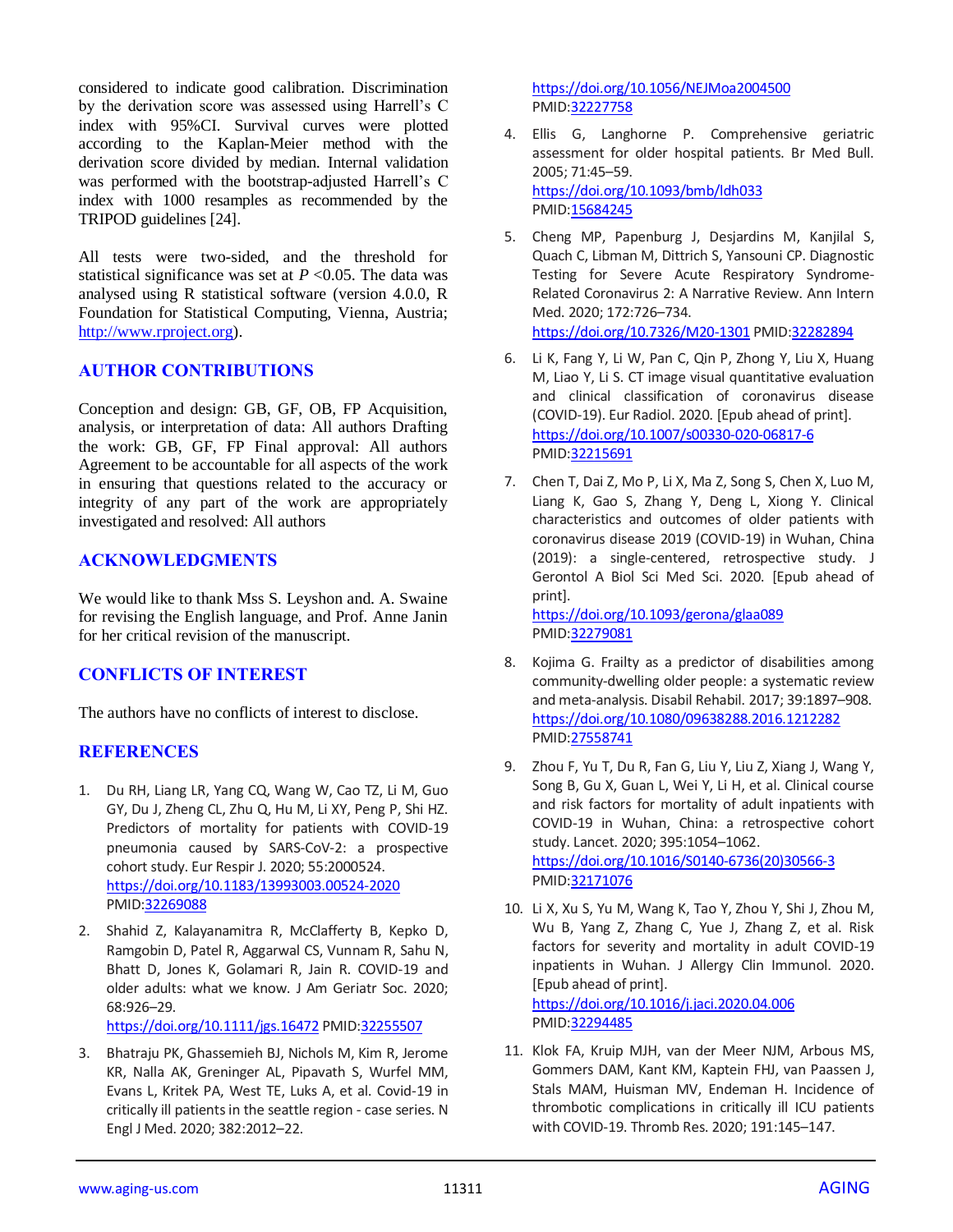<https://doi.org/10.1016/j.thromres.2020.04.013> PMID[:32291094](https://pubmed.ncbi.nlm.nih.gov/32291094)

12. Hamming I, Timens W, Bulthuis ML, Lely AT, Navis G, van Goor H. Tissue distribution of ACE2 protein, the functional receptor for SARS coronavirus. A first step in understanding SARS pathogenesis. J Pathol. 2004; 203:631–37.

<https://doi.org/10.1002/path.1570> PMID[:15141377](https://pubmed.ncbi.nlm.nih.gov/15141377)

- 13. Ji D, Zhang D, Xu J, Chen Z, Yang T, Zhao P, Chen G, Cheng G, Wang Y, Bi J, Tan L, Lau G, Qin E. Prediction for progression risk in patients with COVID-19 pneumonia: the CALL score. Clin Infect Dis. 2020. [Epub ahead of print]. <https://doi.org/10.1093/cid/ciaa414> PMID[:32271369](https://pubmed.ncbi.nlm.nih.gov/32271369)
- 14. Angeli E, Chouahnia K, Canoui-Poitrine F, Duchemann B, Aparicio T, Paillaud E, Zelek L, Bousquet G, Pamoukdjian F. Development, validation and clinical impact of a prediction model for 6-month mortality in older cancer patients: the GRADE. Aging (Albany NY). 2020; 12:4230–46. <https://doi.org/10.18632/aging.102876> PMID[:32156833](https://pubmed.ncbi.nlm.nih.gov/32156833)
- 15. Miller MD, Paradis CF, Houck PR, Mazumdar S, Stack JA, Rifai AH, Mulsant B, Reynolds CF 3rd. Rating chronic medical illness burden in geropsychiatric practice and research: application of the cumulative illness rating scale. Psychiatry Res. 1992; 41:237–48. [https://doi.org/10.1016/0165-1781\(92\)90005-n](https://doi.org/10.1016/0165-1781(92)90005-n) PMID[:1594710](https://pubmed.ncbi.nlm.nih.gov/1594710)
- 16. Katz S, Downs TD, Cash HR, Grotz RC. Progress in development of the index of ADL. Gerontologist. 1970; 10:20–30. [https://doi.org/10.1093/geront/10.1\\_part\\_1.20](https://doi.org/10.1093/geront/10.1_part_1.20) PMID[:5420677](https://pubmed.ncbi.nlm.nih.gov/5420677)
- 17. Lawton MP, Brody EM. Assessment of older people: self-maintaining and instrumental activities of daily living. Gerontologist. 1969; 9:179–86. PMID[:5349366](https://pubmed.ncbi.nlm.nih.gov/5349366)
- 18. Raynaud-Simon A, Revel-Delhom C, Hébuterne X, and French Nutrition and Health Program, and French Health High Authority. Clinical practice guidelines from the French Health High Authority: nutritional support strategy in protein-energy malnutrition in the elderly. Clin Nutr. 2011; 30:312–9.

<https://doi.org/10.1016/j.clnu.2010.12.003> PMI[D:21251732](https://pubmed.ncbi.nlm.nih.gov/21251732)

- 19. Fried LP, Tangen CM, Walston J, Newman AB, Hirsch C, Gottdiener J, Seeman T, Tracy R, Kop WJ, Burke G, McBurnie MA, and Cardiovascular Health Study Collaborative Research Group. Frailty in older adults: evidence for a phenotype. J Gerontol A Biol Sci Med Sci. 2001; 56:M146–56. <https://doi.org/10.1093/gerona/56.3.m146>
	- PMI[D:11253156](https://pubmed.ncbi.nlm.nih.gov/11253156)
- 20. Clément JP, Nassif RF, Léger JM, Marchan F. [Development and contribution to the validation of a brief french version of the yesavage geriatric depression scale]. Encephale. 1997; 23:91–99. PMI[D:9264935](https://pubmed.ncbi.nlm.nih.gov/9264935)
- 21. Sanchez O, Benhamou Y, Bertoletti L, Constant J, Couturaud F, Delluc A, Elias A, Fischer AM, Frappé P, Gendron N, Girard P, Godier A, Gut-Gobert C, et al. Recommandations de bonne pratique pour la prise en charge de la maladie veineuse thromboembolique chez l'adulte. Version courte. Rev Mal Respir. 2019; 36:249–83.

<https://doi.org/10.1016/j.rmr.2019.01.003> PMI[D:30799126](https://pubmed.ncbi.nlm.nih.gov/30799126)

22. Gautret P, Lagier JC, Parola P, Hoang VT, Meddeb L, Mailhe M, Doudier B, Courjon J, Giordanengo V, Vieira VE, Dupont HT, Honoré S, Colson P, et al. Hydroxychloroquine and azithromycin as a treatment of COVID-19: results of an open-label non-randomized clinical trial. Int J Antimicrob Agents. 2020. [Epub ahead of print].

<https://doi.org/10.1016/j.ijantimicag.2020.105949> PMI[D:32205204](https://pubmed.ncbi.nlm.nih.gov/32205204)

23. Mehta HB, Mehta V, Girman CJ, Adhikari D, Johnson ML. Regression coefficient-based scoring system should be used to assign weights to the risk index. J Clin Epidemiol. 2016; 79:22–28. <https://doi.org/10.1016/j.jclinepi.2016.03.031>

PMI[D:27181564](https://pubmed.ncbi.nlm.nih.gov/27181564)

24. Collins GS, Reitsma JB, Altman DG, Moons KG. Transparent reporting of a multivariable prediction model for Individual Prognosis or Diagnosis (TRIPOD): the TRIPOD statement. J Clin Epidemiol. 2015; 68:134–43.

<https://doi.org/10.1016/j.jclinepi.2014.11.010> PMI[D:25579640](https://pubmed.ncbi.nlm.nih.gov/25579640)